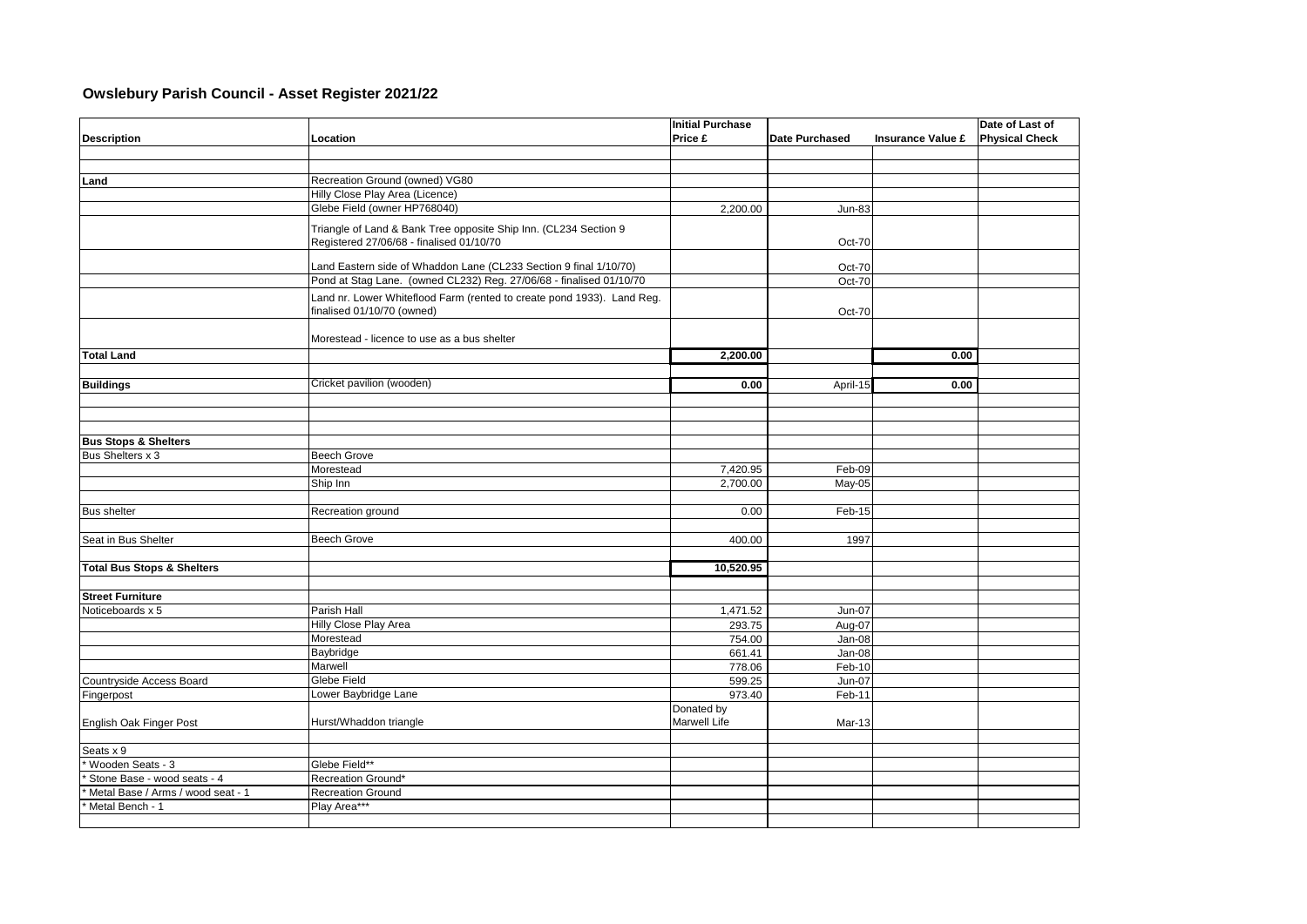| Neptune Stone Base - wood seat - 1 | <b>Recreation Ground</b> | 681.50    | Sep-07        |           |  |
|------------------------------------|--------------------------|-----------|---------------|-----------|--|
|                                    |                          |           |               |           |  |
| <b>Enviropol Picnic Table</b>      | Glebe Field              | 693.55    | Mar-07        |           |  |
|                                    |                          |           |               |           |  |
| Jubilee Commerorative table        | Glebe Field              | 2,000.00  | May-12        |           |  |
|                                    |                          |           |               |           |  |
| 3 Lamp Posts                       | <b>Beech Grove</b>       |           |               |           |  |
|                                    |                          |           |               |           |  |
| Kiosk (K6 Telephone Box)           | <b>Beech Grove</b>       | 1.00      | $Jan-16$      |           |  |
|                                    |                          |           |               |           |  |
| 3 Dog Bins                         | <b>Recreation Ground</b> | 235.62    | Nov-03        |           |  |
|                                    | Pitcot Lane              | 235.62    | Mar-08        |           |  |
|                                    | <b>Beech Grove</b>       | 188.00    | Oct-08        |           |  |
| Rubbish Bin                        | Hilly Close Play Area    | 225.29    | Jun-11        |           |  |
|                                    |                          |           |               |           |  |
|                                    |                          |           |               |           |  |
| Grit bin                           | <b>Beech Grove</b>       | 60.50     | Dec-15        |           |  |
|                                    |                          |           |               |           |  |
| Parking sign                       | School                   | 60.00     | Dec-15        |           |  |
|                                    |                          |           |               |           |  |
| <b>Total Street Funiture</b>       |                          | 9,912.47  |               |           |  |
|                                    |                          |           |               |           |  |
| <b>War Memorials</b>               | Glebe Field              | 1,770.00  | 41,913.00     |           |  |
|                                    |                          |           |               |           |  |
|                                    |                          |           |               |           |  |
| <b>Gates &amp; Fences</b>          |                          |           |               |           |  |
| Wooden Field Gate                  | Hilly Close Play Area    | 450.00    | Dec-21        |           |  |
| <b>Metal Double Gate</b>           | Glebe Field              |           |               |           |  |
| Fencing                            | Glebe Field              |           |               |           |  |
| <b>Metal Link Fencing</b>          | Hilly Close Play Area    |           |               |           |  |
| Swing Shut Metal Gate              | Hilly Close Play Area    | 764.00    | Jun-07        |           |  |
| Swing Barrier Gate                 | <b>Recreation Ground</b> | 318.00    | $May-10$      |           |  |
| Swing Barrier Gate*                | Roughay (1)              | 1,250.00  | May-10        |           |  |
| Swing Barrier Gate                 | Roughay (2)              | 1,134.00  | Feb-12        |           |  |
| Road Barrier & Dragons Teeth       | Lower Baybridge Lane     | 1,468.75  | May-10        |           |  |
|                                    |                          |           |               |           |  |
| <b>Total Gates and Fences</b>      |                          | 5,384.75  |               |           |  |
|                                    |                          |           |               |           |  |
| <b>Total Street Furniture</b>      |                          | 27,588.17 |               | 60,744.00 |  |
|                                    |                          |           |               |           |  |
|                                    |                          |           |               |           |  |
| <b>Playground Equipment</b>        |                          |           |               |           |  |
| New Seats & Chains for Swings      | Hilly Close Play Area    | 785.00    | <b>Nov-11</b> |           |  |
| New Baby Swings X 2                | Hilly Close Play Area    | 282.85    | Mar-19        |           |  |
| Honeycombe Whirl                   | Hilly Close Play Area    | 2,410.00  | Oct-02        |           |  |
| Playdale City Swing                | Hilly Close Play Area    | 5,093.63  | Apr-10        |           |  |
| Kompan Seesaw                      | Hilly Close Play Area    | 5,467.28  | Oct-10        |           |  |
| Playdale Freckleton Play Structure | Hilly Close Play Area    | 13,189.38 | <b>Nov-10</b> |           |  |
| Proludic IXO J2523 Multiplay       | Hilly Close Play Area    | 16,772.40 | Feb-11        |           |  |
| Greenspan play structure           | Hilly Close Play Area    | 15,260.00 | Apr-12        |           |  |
|                                    |                          |           |               |           |  |
| <b>Sports Equipment</b>            |                          |           |               |           |  |
| <b>Basket Ball Net</b>             | Hilly Close Play Area    | 795.48    | $Jul-04$      |           |  |